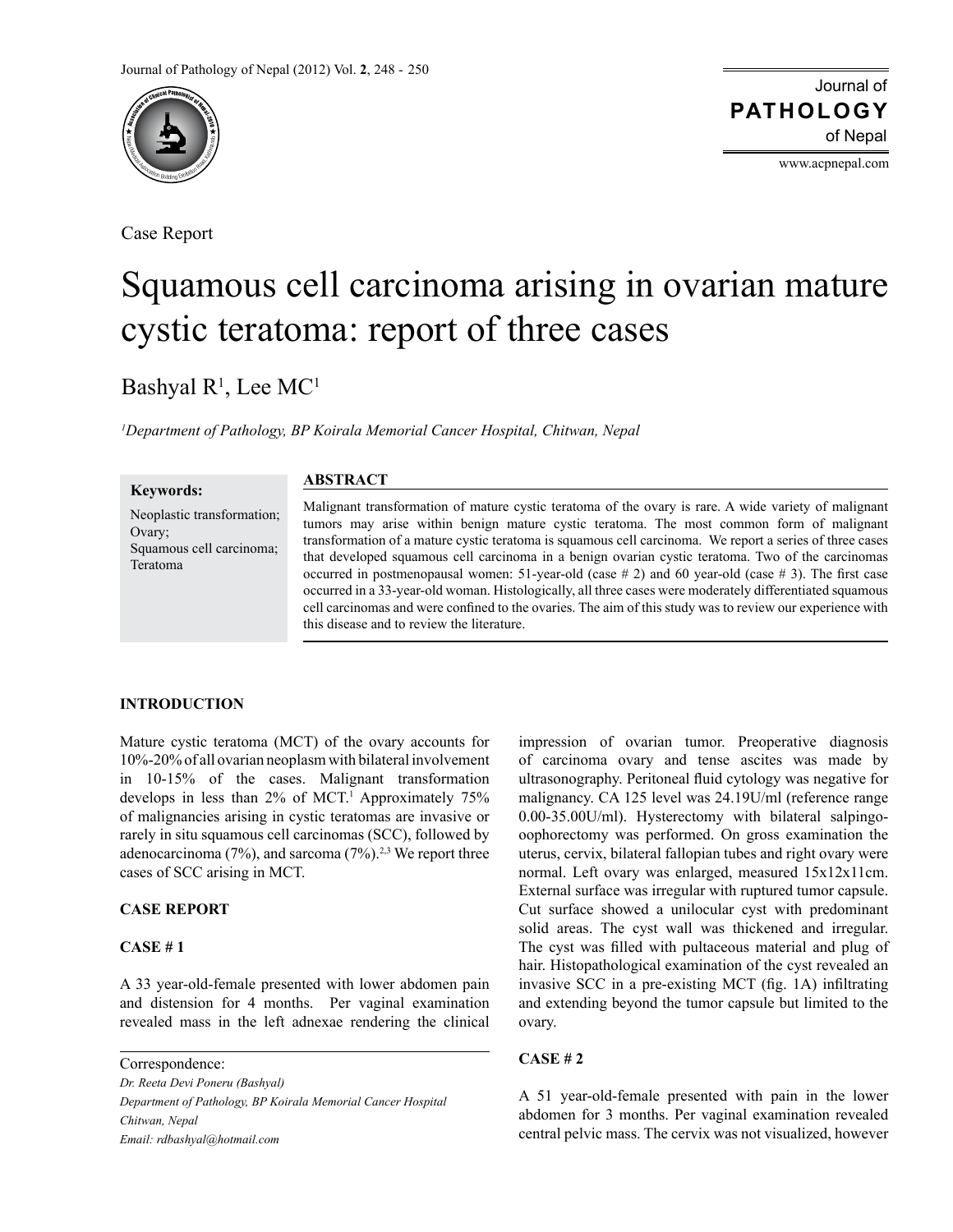

*Figure 1A: Cyst wall with benign squamous epithelium lining on the right and malignant tumor cells on the left with stromal invasion (X20)*

the vault appeared normal. Preoperative diagnosis of left tubo-ovarian mass by ultrasonography and infected ovarian mass was rendered clinically. Hysterectomy with bilateral salpingo-oophorectomy was performed. On gross examination the uterus, cervix, bilateral fallopian tubes and right ovary were normal. Left ovary was enlarged, measured 14x9x5cm. External surface was smooth and the tumor capsule was intact. Cut surface showed a unilocular cyst containing waxy sebaceous material, tuft of hair and solid areas. Histopathological examination of the cyst demonstrated sheets of malignant squamous cells (fig.1B) in a MCT infiltrating but not extending beyond the tumor capsule. Mitoses were frequent and lymphovascular tumor embolus was present.

## **Case # 3**

A 60 year-old-female underwent exploratory laparotomy with abdominal hysterectomy and bilateral salpingooophorectomy in one of the peripheral hospital. On gross examination the uterus, cervix, bilateral fallopian tubes and left ovary were normal. Myometrium of uterus showed multiple fibroids, the largest measuring 3.5 cm in diameter. Right ovary was enlarged, measured 10x9x4 cm. External surface was smooth with an intact tumor capsule. Cut surface showed a unilocular cyst filled with greasy material and hair and had solid areas. Its wall was markedly thickened (2 cm). Histopathological examination of the cyst revealed cyst wall lined by squamous epithelium with its appendages and partly by respiratory epithelium and underlying cartilage (fig. 2). Nests and sheets of malignant squamous cells were seen in the ovarian stroma infiltrating but not extending beyond the tumor capsule. Myometrium of the uterus showed benign leiomyomata.

# **DISCUSSION**

SCC arising from MCT is a rare pathologic event and in most instances not diagnosed preoperatively. There are



*Figure 1B: Islands of malignant squamous cells invading the stroma without a clear border with adipocytes ( X 20)*



*Figure 2: Mature Cystic Teratoma of Ovary: Respiratory mucosa with adipocytes, cartilage and smooth muscle fibers (X20)*

no particular signs or symptoms which are characteristic of malignancy arising in a dermoid cyst.<sup>4</sup> Malignant transformation of MCT is an uncommon complication, and usually occurs in postmenopausal women, although it has been sometimes reported in young patients around 30 years of age.<sup>5,6</sup> In contrast, a MCT usually occur in women of reproductive age.<sup>7</sup> Teratomas include tissues originating from three different germ cell layers, and all of those tissues have the potential to undergo malignant transformation. The most common malignancy arising in MCT is SCC, representing 75% followed by adenocarcinoma (7%), and sarcoma  $(7\%)$ .<sup>2,3</sup> As SCC arising in MCT is quite rare, one must exclude metastasis particularly from the cervix. Stromal invasion by malignant appearing epithelium should be used as definite criteria for categorizing MCT with malignant transformation.8 Histologically, all the three cases in our study showed conventional moderately differentiated SCC with nests and sheets of malignant squamous cells invading the ovarian stroma. In a study by Mee J et al, the dominant histological grade was well to moderately differentiated